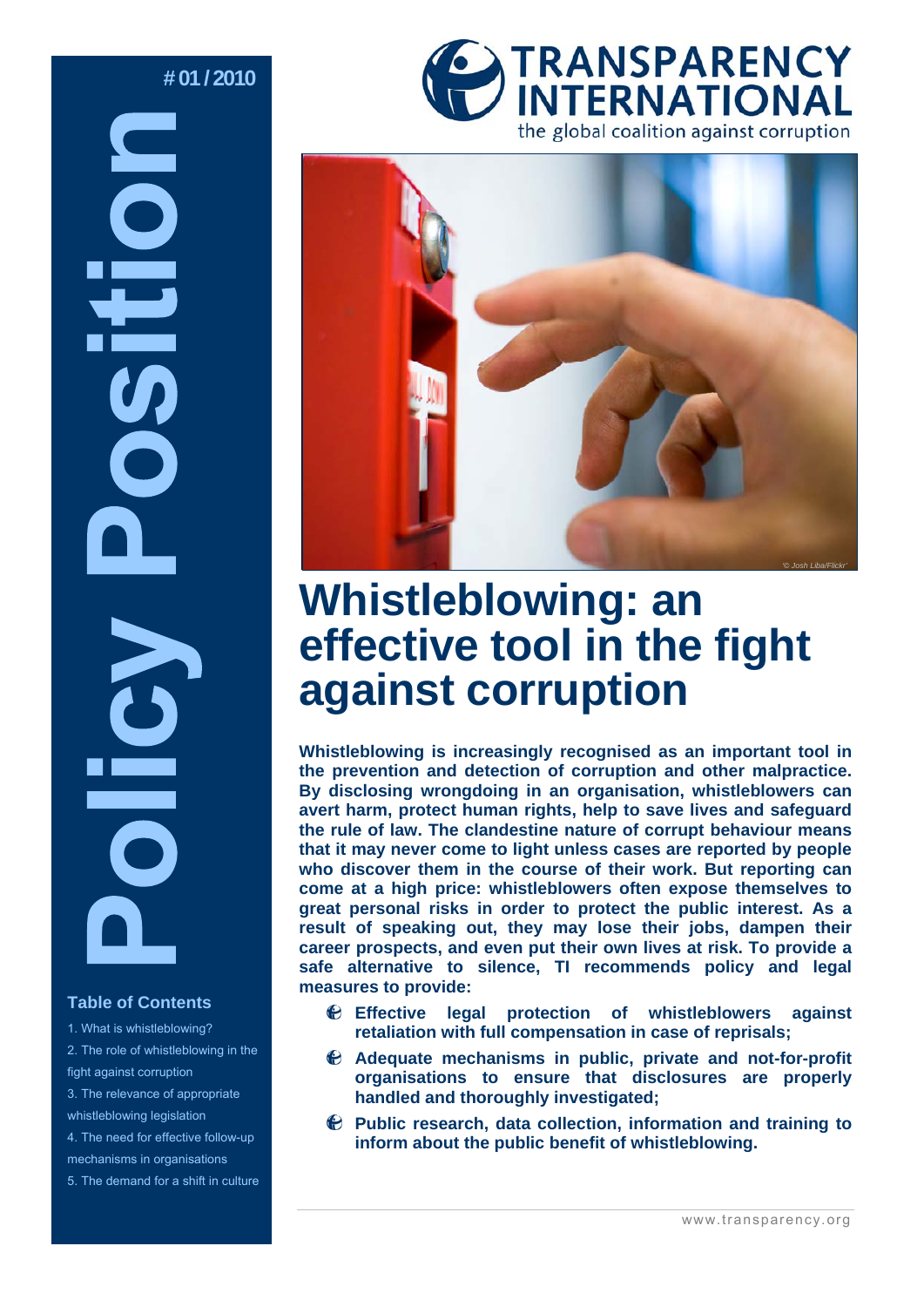

#### **Whistleblowing and Corruption: What Happens Without Legal Protections?**

- In 1995, Allan Cutler, a Canadian public servant, reported procurement practices that failed to follow proper procedures in a Canadian sponsorship program. His reports were dismissed and he was demoted. Five years later the programme was suspended and significantly reviewed. Allan Cutler was ultimately reinstated and his case raised awareness on whistleblowing in Canada. Canadian legislation protecting whistleblowers in federal civil service was passed in 2007.
- John Githongo is a former Kenyan journalist who investigated bribery and fraud in his home country and later took a government position to fight corruption. In 2005 he resigned from that position and subsequently reported four high-level politicians as allegedly responsible for a major corruption scandal. He later went into exile in the UK, returning to Kenya in 2008.<sup>4</sup>
- In 2005, Nicole Barlow raised concerns about the construction of a petrol station on wetlands in South Africa. It came to light that allegedly 35 million Rand ( $€ 3.6$  million) worth of bribes had been paid to start construction. As she had no money to bring about a legal case she reported the issue to the media. After months of pressure, a government investigation was launched. It found the government authorisations had been forged. The developer took legal action against Ms. Barlow but she won the case.<sup>5</sup>
- Eugene McErlean, a former auditor at Allied Irish Bank, disclosed alleged fraud to state regulatory bodies in 2001. The allegations were not followedup and he had little choice but to leave the bank one year later. Only in 2009 did the bank's Chief Executive Officer apologise for their treatment of him. The country's financial regulator has continued to be criticised for allegedly not overseeing the Irish financial sector properly.

# 1. What is whistleblowing?

Whistleblowing is the disclosure of information about perceived wrongdoing in an organisation, or the risk thereof, to individuals or entities believed to be able to effect action.<sup>1</sup> The ultimate goal of whistleblowing is to protect the public interest. It achieves this by informing people or organisations that are in a position to prevent harm, to investigate or to take action against those responsible for wrongdoing. Prominent whistleblowers have revealed the cover-up of SARS and other dangerous diseases and helped to avoid environmental and health hazards in the United States and elsewhere.

Data shows that occurrences of fraud in companies often come to light thanks to whistleblowers who have been found in some studies to detect internal problems more frequently than any other actor, including regulators, auditors and the media. $<sup>2</sup>$ </sup>

Protecting one's right to come forth with wrongdoings is closely related to protecting one's freedom of expression and conscience. It also is based on the principles of transparency and accountability.

# 2. The role of whistleblowing in the fight against corruption

Corruption is a notoriously secretive activity and it is usually only those engaged in corrupt deals or those who work with them that are aware of it. Insiders are among the few people who are able to report cases of corruption (past or ongoing) and identify the risk of future wrongdoing. By helping to detect corruption cases, whistleblowers play a critical role in converting a vicious cycle of secrecy into a virtuous cycle (see figure below). Detection of corruption is a pre-condition to initiate related investigations and prosecution. However, only if corruption cases are effectively prosecuted can a culture of corruption change.



Major bribery and corruption scandals demonstrate the damage done by the failure to report wrongdoing as soon as it is discovered. Yet indifference, fear of reprisal, and misplaced loyalty as well as an overall culture of silence often deter potential witnesses and whistleblowers from speaking out.

TI Policy Position # 01/2010 www.transparency.org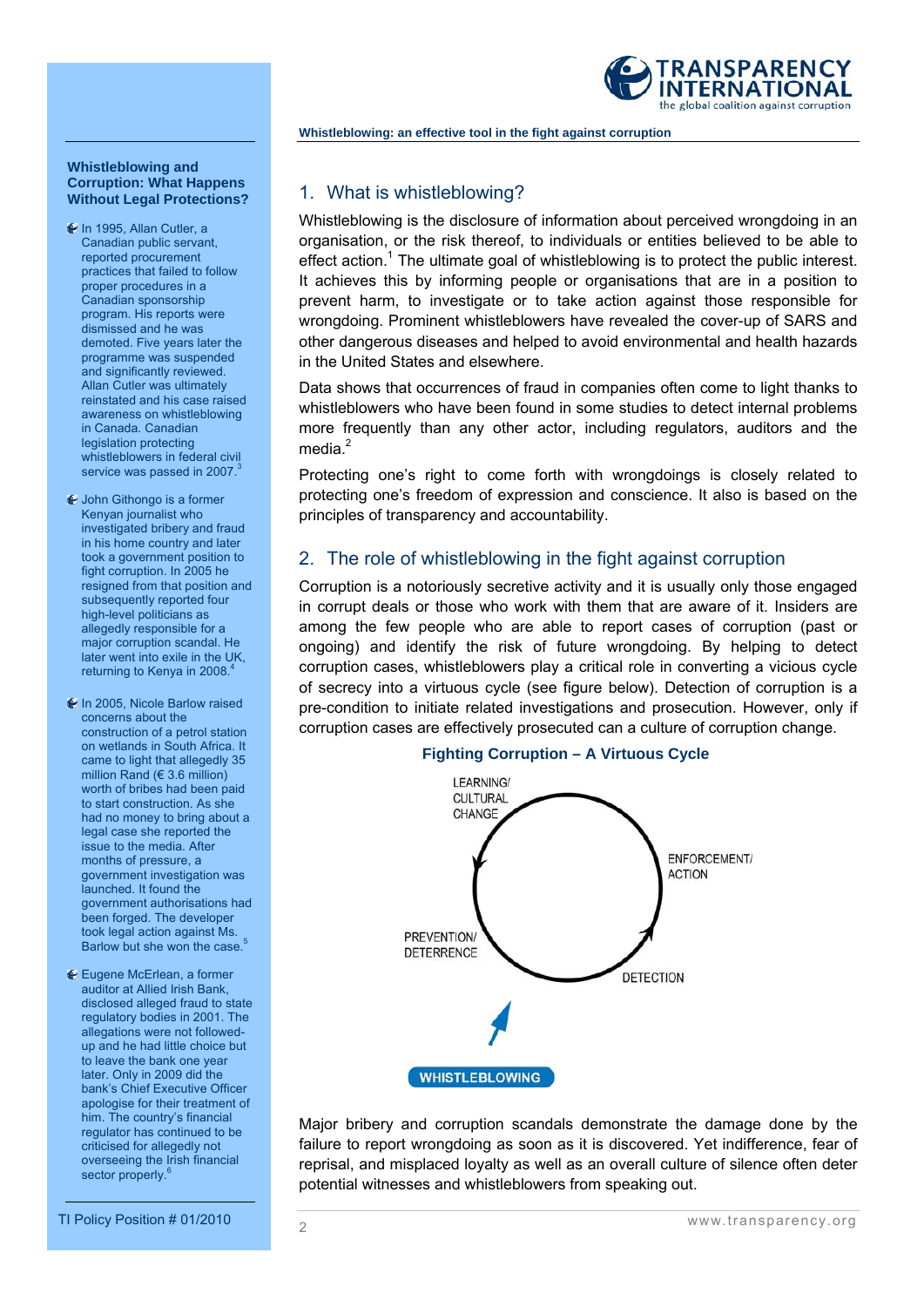

# 3. The relevance of appropriate whistleblowing legislation

Appropriate whistleblowing legislation and the means to enforce it are necessary to support a culture of compliance and integrity. Several international conventions recognise whistleblowing as an effective tool for fighting corruption, fraud and mismanagement, and commit the signatory countries to implement appropriate legislation.<sup>7</sup> However, existing legal provisions are fragmented and weakly enforced in most jurisdictions. Only in rare cases do they provide sufficient protection for whistleblowers. Many laws may cover only the public sector or may be not tailored to the specific needs of whistleblowers. Comprehensive legislation, as provided under the United Kingdom's Public Interest Disclosure Act, is the exception rather than the rule. $8$ 

Research conducted by Transparency International on whistleblowing policies and practice in ten European countries found that legal provisions tend to be included in or derived from national labour codes.<sup>9</sup> This feature limits protection to formal employees, leaving informal workers, consultants, contractors or suppliers outside the scope of the law.

Also, there may be an over-reliance on general criminal laws that oblige individuals to report criminal offences to a country's law enforcement authorities. In such circumstances, the assumption is that individuals would automatically be exempted from any form of retaliation if a crime was involved. Practice has shown, however, that the existence of a legal duty to report is seldom a satisfactory alternative to a proper whistleblowing policy and protective measures. The same problem applies to the reliance on witness protection mechanisms. Not all whistleblowers are witnesses. They often do not have any concrete evidence, but only suspect wrongdoing. As a result, witness protection mechanisms do not provide sufficient protection to whistleblowers, nor do they pursue the same goal.

At the same time, the overall legislative framework needs to provide sufficient protections and compensation for those wrongly accused, even by whistleblowers who report in good faith. The assumption of innocence needs to be respected until responsibility is sufficiently proven.

#### *Recommendations*

Together with international experts, Transparency International has produced a set of guiding principles for drafting whistleblowing legislation. These principles provide a comprehensive framework for related laws, building on international best practice.<sup>10</sup> Below are the recommendations derived from these principles.

# *A single, comprehensive legal framework is most effective*

To ensure a safe alternative to silence for whistleblowers, the legal framework should be clear, comprehensive and easy to use for protecting the whistleblower. Ideally, a single legislative framework should be in place, but provisions in different bills can fulfil the same purpose if they do not leave loopholes or become too complicated. In all cases, the legislation should cover the public, private and not-for-profit sectors and provide for reliable reporting channels to communicate concerns. Legislation should include a broad range of issues, from criminal offences to the potential harm that wrongdoing can cause, such as to the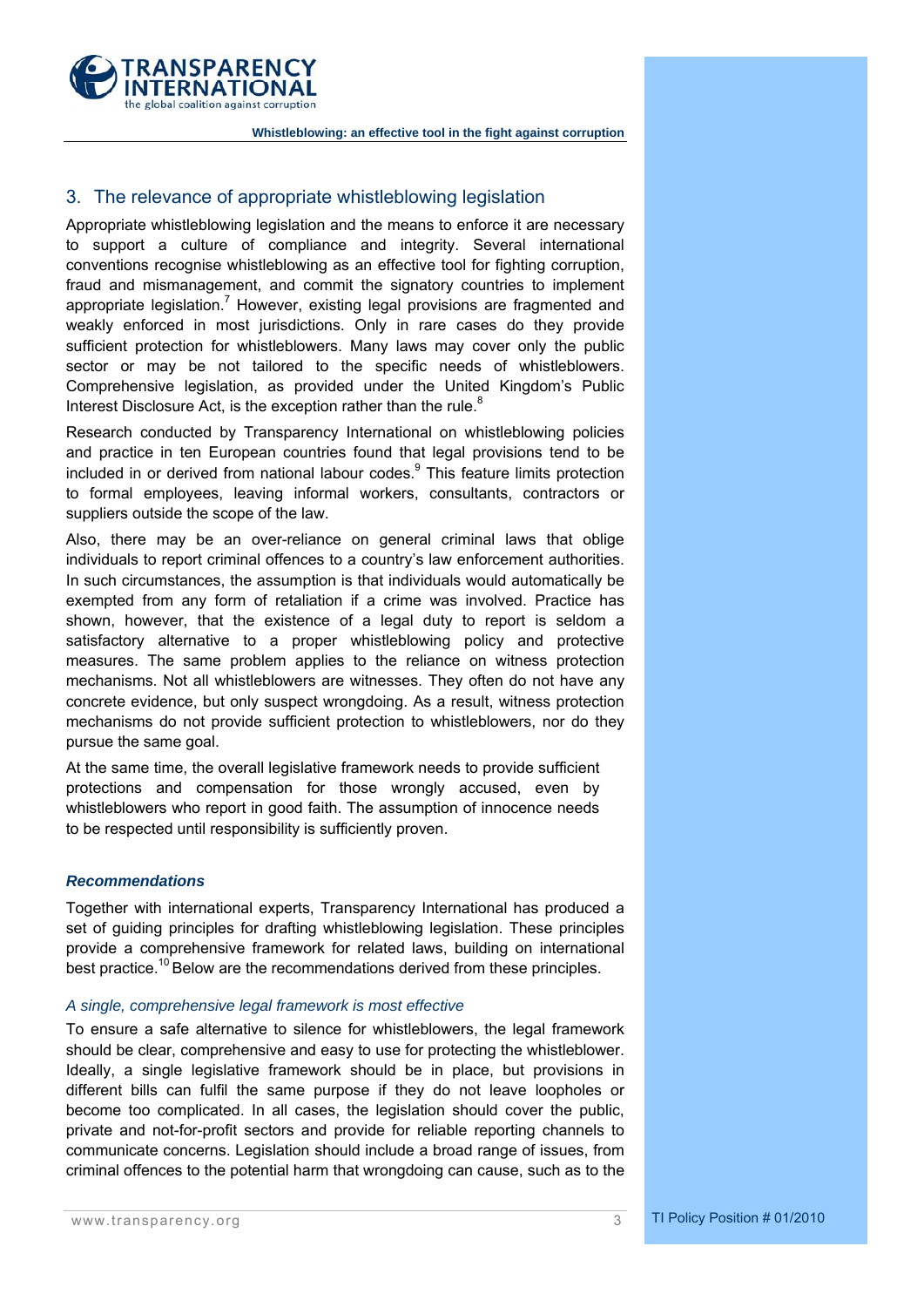

**The Three-Tiered Model of Disclosure in the UK** 

The UK Public Interest Disclosure Act (PIDA) establishes three levels of disclosure. Each tier implies an increased level of evidence needed to substantiate the allegations of wrongdoing.

However, these different levels afford safeguards for whistleblowers reporting externally. At the same time, it places more responsibility on the whistleblower to substantiate her or his claims before going public and outside the organisation.

The three levels are as follows:

1. *protected internal disclosure*  (i.e. existence of evidence that raises genuine suspicion on the part of the whistle blower);

2. *protected disclosure to the regulator* (i.e. whistleblower is in possession of factual evidence that raises concern but no serious doubts about the validity of the claim);

3. *protected wider disclosure* (i.e. factual evidence that raises concerns while at the same time there is no serious doubt about the validity of the claim; there is also a good reason to go further in the process).

health and safety of citizens and the environment. Whistleblowing legislation should provide that organisations in the public and private sector establish, maintain, and routinely publicise appropriate mechanisms for internal reporting.

# *Safety should be ensured for whistleblowers*

Both public and private employees and those outside the traditional employeeemployer relationship (e.g. consultants, temporary workers, trainees, etc.) should be protected from reprisal for honestly reporting concerns. Protection should also be extended to those attempting to report or corroborating reports and include a right to refuse participation in wrongdoings. Any individuals closely associated with the whistleblower, such as family members, should be covered as well. In case of retaliation against the whistleblower, the burden of proof to show that this discrimination is not related should lie with the employer. These protections should be guaranteed by access to normal court procedures.

Whistleblowers should be protected against any damages suffered as a consequence of their disclosure. They should receive some kind of professional or social recognition for having prevented excessive harm to the organisation or society. Such a system, potentially including financial rewards, should be carefully designed, taking the particular national and legal contexts into account.

## *Internal and external reporting should be protected*

Where possible, reports or concerns should first be raised internally and to the appropriate body set up by the organisation with assurances that whistleblower confidentiality is clearly established. This allows organisations time and space to investigate the nature and substance of a report without unfairly exposing the subject of a report or the organisation to unfounded allegations.

In many instances, however, initially reporting internally might not be a possibility. Whistleblowers may fear retaliation for filing an internal report, the report may not be followed up internally for various reasons (e.g. where malpractices are institutionalised or where managers are concerned about the negative impact on the image of the institution or on themselves), or the public interest may be best served by immediately filing the report externally to the authorities or other agencies. Whistleblowers should have a safe option to report externally to the regulator, enforcement authorities or to other competent oversight bodies. This is particularly important in cases where there is an immediate risk to the health and safety of people. As a last resort, disclosures to the media should also be protected.

The British Public Interest Disclosure Act (PIDA), for instance, takes different factors and consequences of whistleblowing for people and organisations into account. It is an example of a model that allows for internal and external reporting, establishing three levels of disclosure (see side bar).

#### *Enforcement is essential*

While the existence of a legal framework is a pre-condition for whistleblower protection, it is not sufficient. Legislation needs to be effectively enforced and should be as sound and consistent as possible. To ensure the proper implementation of legal provisions, an independent public body with sufficient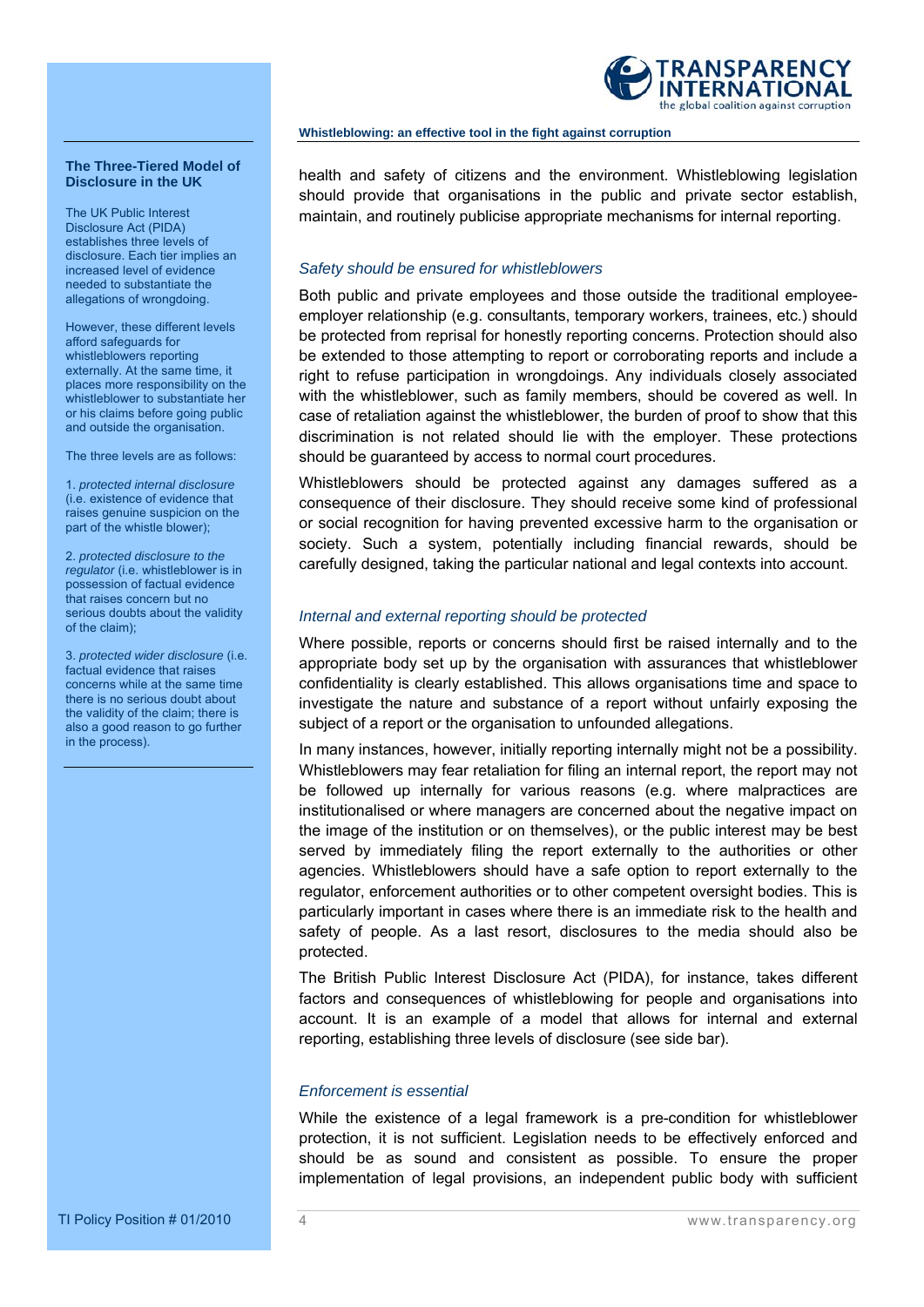

autonomy should be set up or designated to oversee the functioning of the law and to receive and investigate complaints. Enforcement should include consultations with key stakeholders like trade unions, business associations and civil society actors so that whistleblowing policies can be agreed upon and put into effect.

# 4. The need for effective follow-up mechanisms in organisations

To realise the potential of whistleblowing legislation, the legal framework should be complemented with effective follow-up mechanisms in organisations. There also must be a willingness in organisations (whether a public institution, private company or not-for-profit) to provide sufficient resources, to investigate cases through independent bodies, to implement necessary changes and to hold those responsible for wrongdoing to account.

In recognition of the potential of whistleblowing for effective risk management in organisations, a number of related provisions and guidelines have been developed. The Sarbanes-Oxley Act, a law in the US which sets financial reporting standards for public companies, mandates whistleblower protection mechanisms for public companies registered in the country.<sup>11</sup> The International Chamber of Commerce also has adopted voluntary guidelines<sup>12</sup> and the British Standards Institute has developed a code which establishes best practice for whistleblowing in organisations.<sup>13</sup>

But recent cases show that existing laws and practices are not enough and that much more needs to be done to realise the potential benefits of whistleblowing. For example, the multi-billion dollar fraud scheme of Bernard L. Madoff, a USbased hedge fund manager, was first detected in 1992, but no action was taken. An official investigation into the case found that six substantive complaints were filed by whistleblowers to the appropriate bodies but the government never followed up on them. Madoff's scheme eventually cost thousands of investors billions of dollars.<sup>14</sup>

# *Recommendations:*

# *Strong and transparent internal policies are needed in organisations*

Trustworthy and effective policies and procedures are essential to create the right environment for honest reporting in organisations. As part of well-designed ethics and anti-corruption codes, organisations should implement a clear and distinct whistleblowing policy. Whistleblowing procedures should provide for a variety of easy and accessible channels that can be used to disclose information, such as to the line manager, an ethics committee, the Ombudsperson, internal hotlines or web-based reporting tools. Policies and procedures should also clearly separate personal grievances from whistleblower reports, offer guidance and procedures for internal and external reporting, provide sufficient feedback to the whistleblowers, establish appropriate follow-up mechanisms with timeframes, and protect people from retaliation. It is essential that whistleblower procedures are supported by the top management and accepted and well-known by the members of the organisations.

According to the new Dodd-Frank Wall Street Reform & Consumer Protection Act (2010) in the United States, whistleblowers will for the first time be entitled to collect between 10 and 30 per cent of the money recovered by the U.S. government in order to encourage reporting of wrongdoing in the financial sector.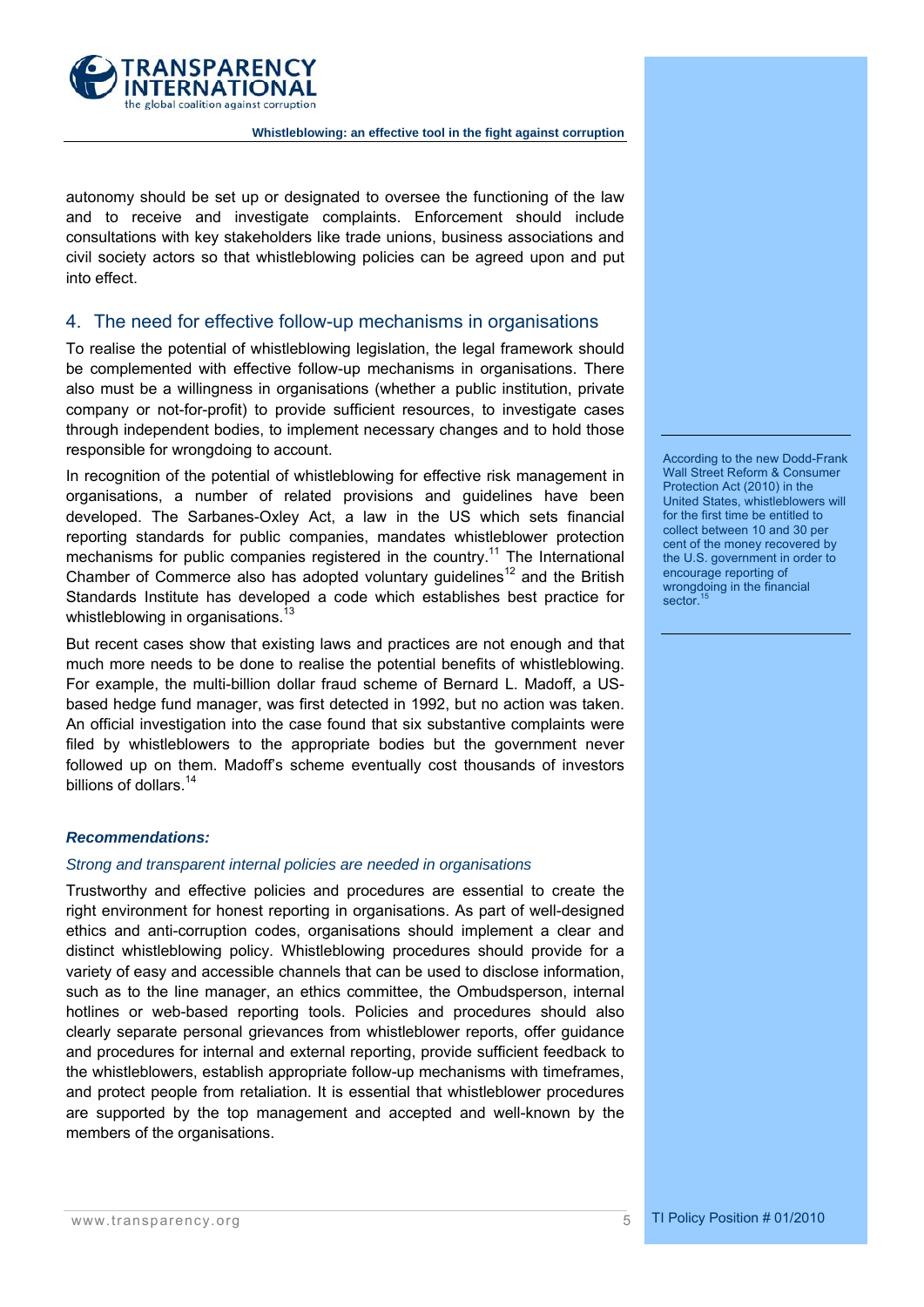

#### **The Financial Gains from Whistleblowing in the US**

The US False Claims Act is considered one of the strongest and most effective whistleblowing laws in the world. It contains *qui tam* provisions, a mechanism that allows citizens with evidence of fraud against government contracts to sue, on behalf of the government, in order to recover the stolen funds.

In compensation for the risk and effort of filing a *qui tam* case, the whistleblower may be awarded a portion of the funds recovered, typically between 15 and 25 per cent.

According to the US Department of Justice Civil Fraud Division, the United States has recovered more than US\$ 21 billion since 1986 thanks to the False Claims Act. Studies estimate the fraud deterred by the *qui tam* provisions runs into the hundreds of billions of dollars.

### *Confidential reporting must be ensured*

Reporting channels in an organisation should offer people the opportunity to report concerns confidentially or even anonymously. Confidentiality is needed to establish trust with the whistleblower who faces numerous risks when reporting, while also allowing the organisation to establish the facts of a case. The whistleblower's identity should be protected and only be disclosed if she or he agrees to this or if it is required by law. Confidentiality also helps to protect the fundamental rights of the person suspected of wrongdoing.

#### *Impartial and accountable investigations need to be carried out*

After a disclosure is received, the organisation should focus on the nature and substance of a report, and not on the person making it. Reports should be fully and fairly investigated; while the organisation should also take suitable corrective action when a report is well-founded. A record should be kept on how a report was managed so the organisation can learn from the experience.

#### *Good communication and consultation with staff is needed*

Whistleblowing policies must be fully supported by the leadership of the organisation and should be adequately promoted and clearly communicated throughout the organisation. When designing and implementing the policy, employees, directors and other stakeholders should be properly consulted, briefed and trained. The achievements of whistleblowing mechanisms should be regularly communicated to the members of the organisations and to the public, and staff should be consulted regularly in order to identify areas for improvement.

# 5. The demand for a shift in culture

The importance of whistleblowing in the detection and prevention of wrongdoing is still generally under-valued. It is an inexpensive risk management tool with particular benefits for emerging democracies with less established oversight mechanisms. Whistleblowing is also a tool to sound the alarm at early stages, potentially even before any damage has been caused. Nevertheless, whistleblowers are often perceived as disloyal, rather than as champions of the public interest. In many countries they are viewed as untrustworthy, and sometimes even as spies or traitors.<sup>16</sup>

### *Recommendations*

#### *Public support is needed to promote whistleblowing*

To change this perception, whistleblowing needs to be promoted as an effective tool for stopping corruption and serving the public interest. Governments should lend their support to public information campaigns as well as initiatives to promote whistleblowing that are carried out by professional groups, Ombudspersons, industry, media, trade unions and other civil society organisations. Whistleblowers should not only be protected by public authorities, but also honoured and actively supported.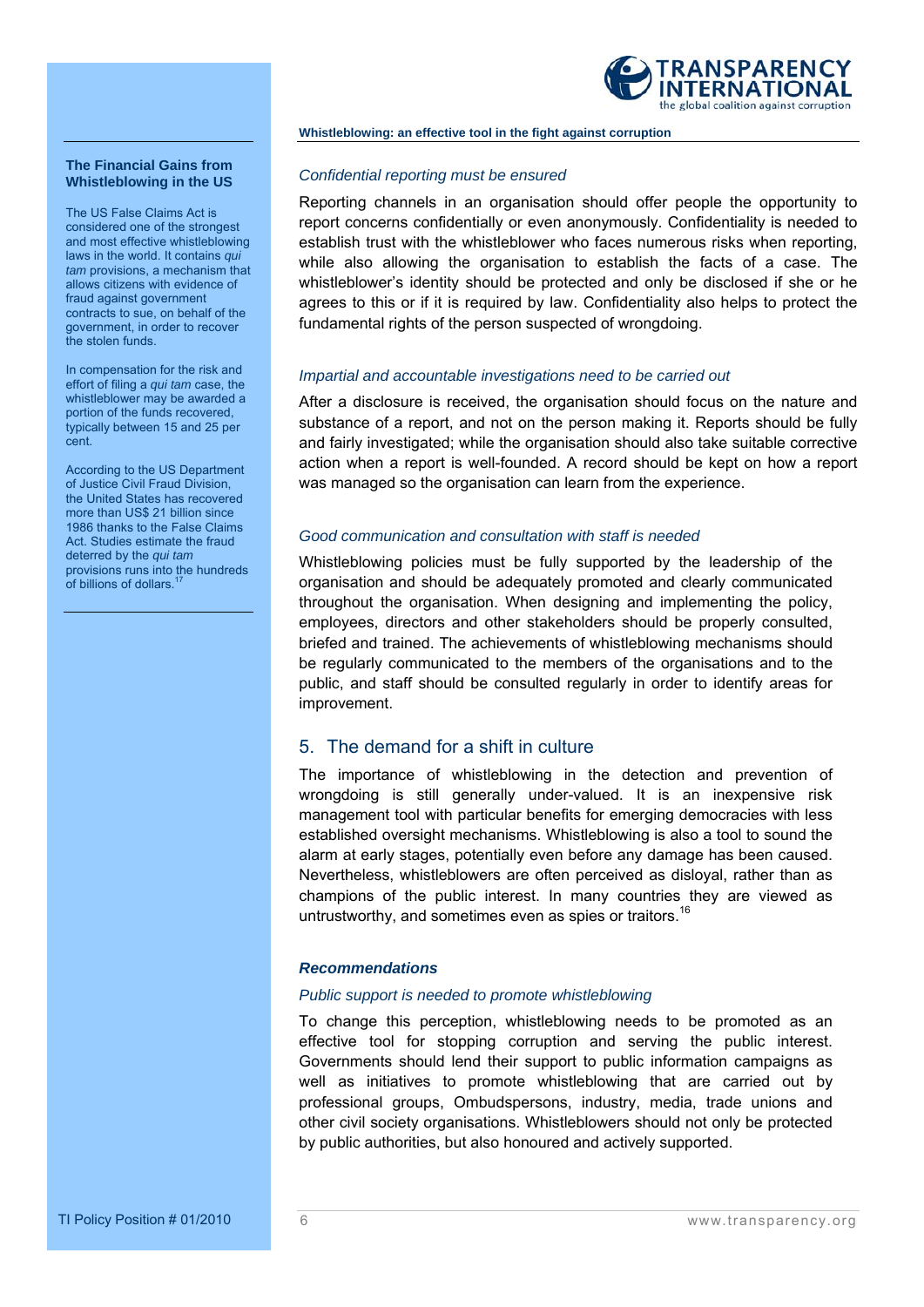

# *Data on the public benefit of whistleblowing should be collected and published*

Data from the United States show the relevance of whistleblowing for the recovery of public revenues (see side bar on page 6). Yet on a global scale there is little data available on the number of cases reported, the effectiveness of reporting channels and the financial benefits due to whistleblowing. This lack of data could be addressed by making more court and tribunal decisions public and by standardising whistleblowing procedures across the public sector. Given the central role of whistleblowing in detecting and preventing wrongdoing, gathering reliable statistics will greatly help decision-makers and the public to measure progress in uncovering corruption.

#### *A proper societal and legal environment is needed*

A legislative environment, ensuring freedom of expression, access to information and the existence of an independent media are critical to enable a culture of whistleblowing. Protection of journalists' sources should include information provided by whistleblowers, even if journalists might base their reports at times on erroneous information given in good faith. The growing relevance of internet tools provides whistleblowers with new channels for reporting and thereby creates a global platform which increasingly can help ensure that whistleblowing becomes and remains an important issue in the public debate.

#### **TI's Recommendations for Whistleblowing: At a Glance**

- e A single, comprehensive legal framework is most effective.
- Safety should be ensured for whistleblowers.
- Internal and external reporting should be protected.
- Enforcement is essential.
- **♦ Strong and transparent** internal policies are needed in organisations.
- Confidential reporting must be ensured.
- $\bullet$  Impartial and accountable investigations need to be carried out.
- **E** Good communication and consultation with staff is needed.
- **Public support is needed to** promote whistleblowing.
- $\bullet$  Data on the public benefit of whistleblowing should be collected and published.
- A proper societal and legal environment is needed.